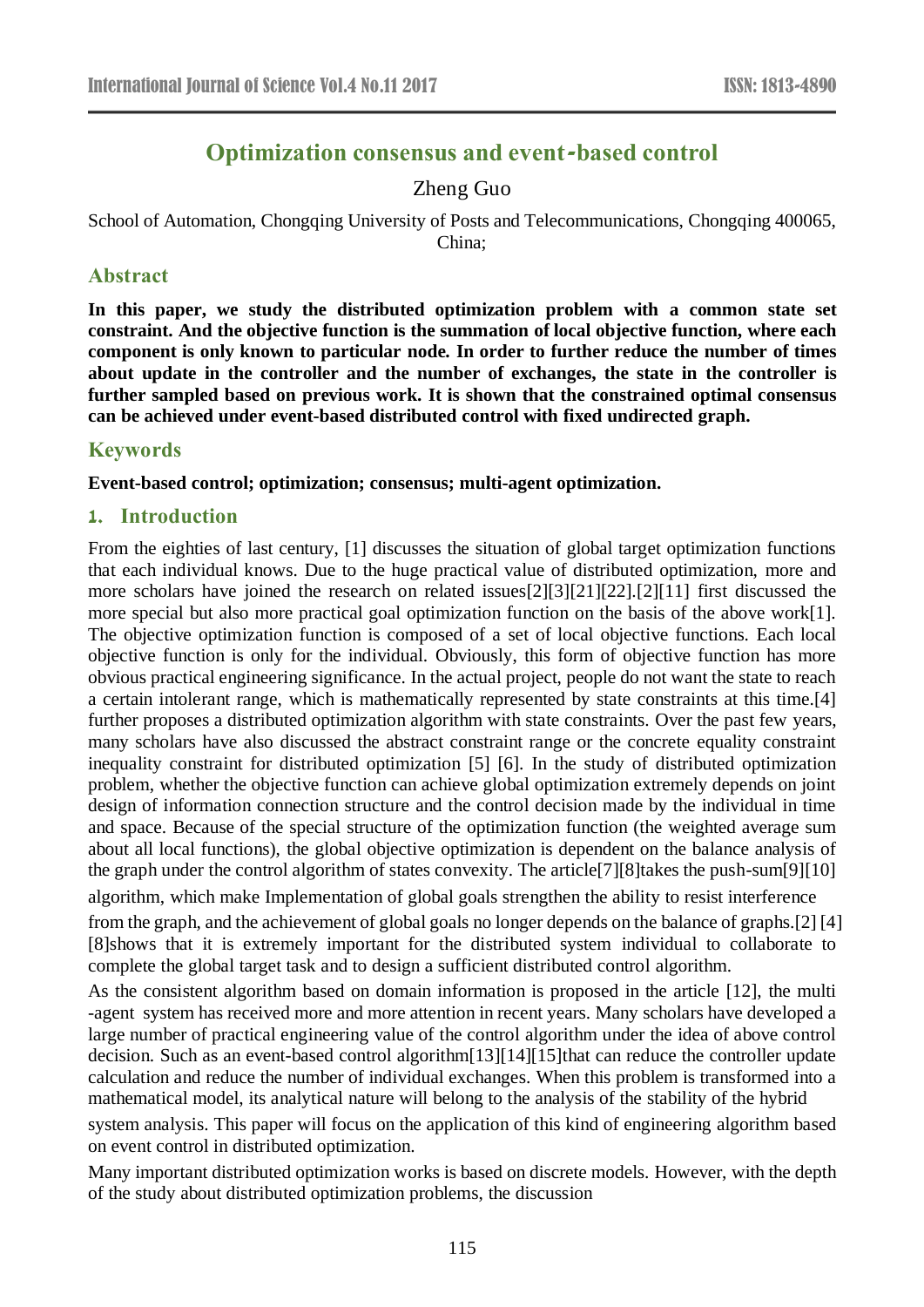of continuous model about it began to be introduced, because of obvious geometric significance under the continuous model. The system of the continuous mode would discuss whether the trajectory of the solution state under the differential state equation converges to the target region in the state space. In the article [16], under the time varying joint strongly directed graph, a control input compose of the state-averaged term and the local optimal term is designed about the continuous system. Through the joint action above two terms, the state would achieve consistent and gradually converges to the global optimal set (the intersection of all local optimal sets). In this paper [17],

a control algorithm composed of uniform average term, constrained projection term and local objective function gradient optimization term under continuous system is proposed under the time varying joint connected undirected graph. Under these three conditions, states of system reach consensus and convergence the global optimal set. When the system is considered of the continuous model, how to reduce update and calculation in the controller and reduce the number of exchanges is inspired by the event control based on continuous model naturally. In the article [19], the author designs a novel driving function and control algorithm to achieve event-based distributed optimization. In addition to the above work to consider event-based distributed optimization problems, there are some works to discuss this issue[18][20][23][24][25],which no longer be elaborated one by one.

To Summary, the state of the controller would do a further sampling processing based on[19], in order to further reduce the controller update. When the latest sampling state and the true state of the error is equal to the dynamic boundary we design, the controller updates. We use the way of analysis proposed in[19], which is dependent on design skills based on property of step. In this paper, we prove that the state converges to the set of constraints and the consistent set, and the states achieve the global optimization would be proved, finally.

#### **2. Mathematical Preliminaries**

#### **2.1 Graph Notation**

The communication topology among these agents is represented by  $G = (\mathcal{V}, \varepsilon)$ ,  $\mathcal{V} = (1, 2, ..., n)$  is the set of nodes:  $\varepsilon$  is the set of edges which are represented by a pair of node indices  $(i, j)$ . We shall write  $(i, j) \in \mathcal{E}$  if node I can send its information to node  $j$ .

The matrix  $A = \begin{bmatrix} a_{i,j} \end{bmatrix} \in \mathbb{R}^{n \times n}$  $\left[a_{i,j}\right] \in \mathbb{R}^{n \times n}$  is called the weighted adjacency matrix associated with  $\mathcal{G}$ ;  $a_{ij} > 0$  if  $(i, j) \in \mathcal{E}$  and  $a_{ij} = 0$ , otherwise. A graph has a spanning tree if there exists a node such that there is at least one directed path from the node to each of the other nodes. A digraph  $G$  is "balanced" if the in-degree  $d_{out}(i) \triangleq \sum_{j \in \mathcal{V}} a_{j,i}$  $d \ (i) \triangleq \sum a$  $\sum_{j \in \mathcal{V}} a_{j,i}$  and the out-degree  $d_{out}(i) \triangleq \sum_{j \in \mathcal{V}} a_{j,i}$  $d \left( i \right) \triangleq \sum a$  $\sum_{i \in \mathcal{V}} a_{j,i}$  are equal for  $i \in \mathcal{V}$  . We denote  $d = \max_i d_{in}(i)$  the degree of G and  $D = diag\{D_{in}(1),...,D_{in}(n)\}\$  the degree matrix of G. Laplacian matrix  $\mathcal L$  is defined as  $\mathcal L = D - A$  . Some properties of  $\mathcal L$  are summarized in the following lemma:

Lemma 2.1[29] If a graph  $G$  is balanced , then there exists a standard orthogonal matrix  $\Phi = [\frac{1}{\sqrt{n}}, \phi]$ *n* with  $\phi \in \mathbb{R}^{n \times n-1}$  such  $\Phi' \mathcal{L} \Phi = diag(0, \overline{\mathcal{L}})$  where  $\overline{\mathcal{L}} \in \mathbb{R}^{(n-1) \times (n-1)}$  If  $\mathcal G$  further contains a spanning

tree, then all eigenvalues of  $\overline{L}$  have positive real parts.

#### **2.2 Convex Analysis**

A set  $C \in \mathbb{R}^m$  is convex, if  $\forall x, y \in C$  and  $\theta \in (0,1)$ ,  $\theta x + (1-\theta)y \in C$  A function  $f(\cdot): \mathbb{R}^m \to$ is convex if  $\forall x, y \in C$  and  $\theta \in (0,1)$ ,  $f(\theta x + (1-\theta)y) \leq \theta f(x) + (1-\theta)f(y)$ .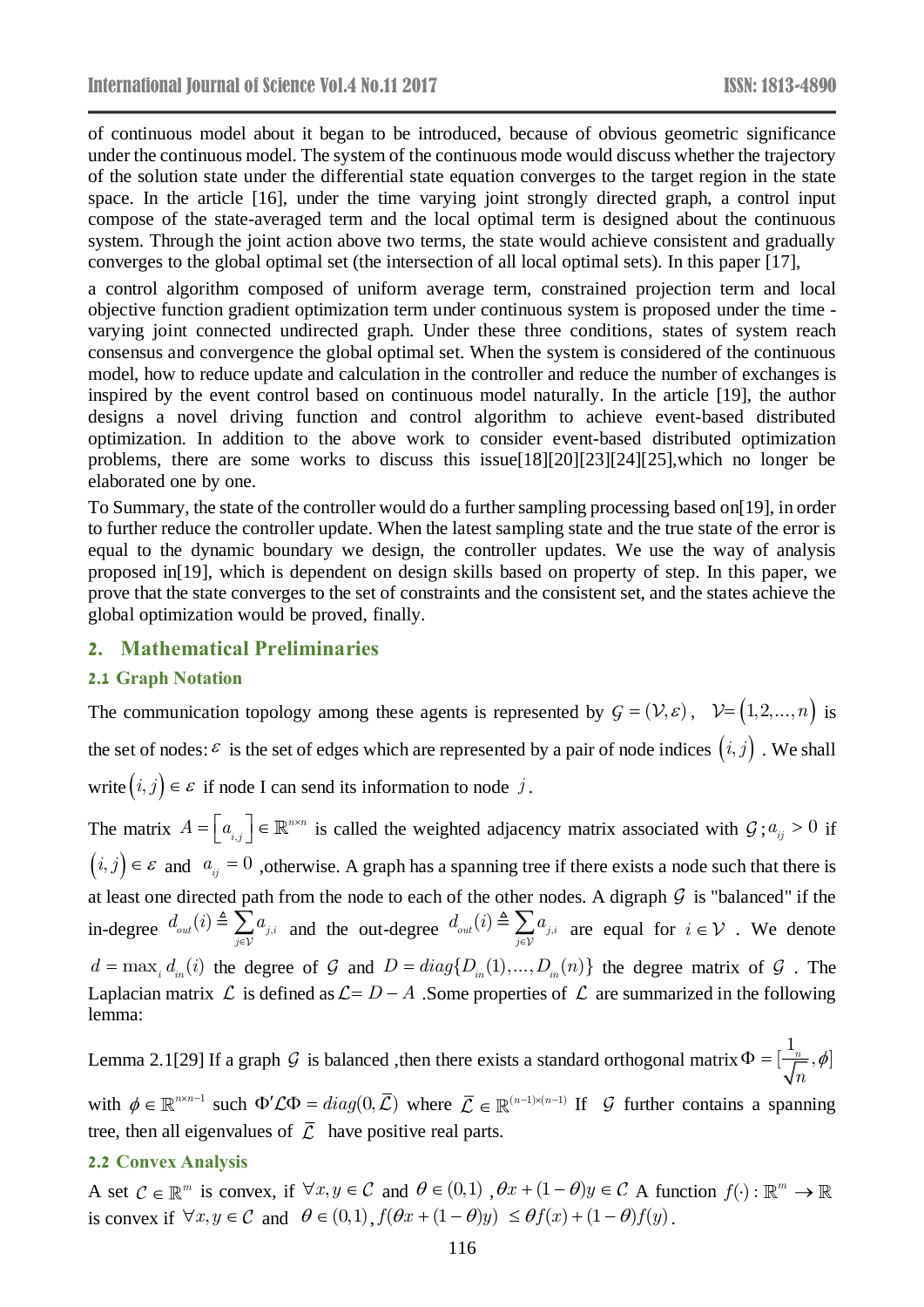For the convex is non-differentiable, a sub-differential is introduced. Consider a function  $f: \mathbb{R}^m \to \mathbb{R}$  the set:  $\partial f(x) = \{s_f(x) \in \mathbb{R}^m \mid f(y) - f(x) \ge \langle s_f(x), y - x \rangle, \forall x \in \mathbb{R}^m \}$  is the "subdifferential of f at point x ".The element  $s_f(x)$  is called "the subgradient of f at x ".A function *f* is " $\delta$ -Strongly convex" with respect to the Euclidean norm, if for all  $x$ ,  $y$  in relative interior of domain of f, and  $\theta \in (0,1)$ :  $f(\theta x + (1-\theta)y) \leq \theta f(x) + (1-\theta)f(y) - \frac{1}{2}\theta \theta (1-\theta)|x-y|^2$ .

One property of a  $\delta$ -strongly convex function f is  $f(y) - f(x) \ge \langle s_f(x), y - x \rangle + \frac{1}{2} |x - y|^2$ .

For a closed convex set  $C \in \mathbb{R}^m$ .  $P_c(x) : \mathbb{R}^m \to C$  denote a projection function satisfying:

$$
\left|x - P_c(x)\right| = \inf\left|x - v\right| \triangleq \left|x\right|_c, \forall x \in \mathbb{R}^m
$$

A non-expansive property of  $P_c(\cdot)$  is given below:

$$
\left|P_c(x) - P_c(y)\right| \le |x - y|, \forall x, y \in \mathbb{R}^m.
$$

The following lemma will be used in subsequent parts of this work:

Lemma 2.2[17] Given a closed convex set  $C \in \mathbb{R}^m$  and  $x, y \in \mathbb{R}^m$ , we have

$$
\langle x - P_c(x), y - x \rangle \leq |x|_{c} (|y|_{c} - |x|_{c})
$$

Consider the following ordinary differential equation:

$$
\dot{x}(t) = f(x(t), t), x(t_0) = x_0 \in \mathbb{R}^m
$$
\n(1)

Where  $f(\cdot, \cdot): \mathbb{R}^m \times \mathbb{R} \to \mathbb{R}$  is not necessarily continuous. Classical solution may not exist due to the discontinuity of *f* .Now we consider the solution of (1) in term of the following differential inclusion:

$$
\dot{x}(t) \in \mathcal{F}\Big[f\Big](x,t) \triangleq \bigcap_{\delta>0} \bigcap_{\mu(s)=0} co\{f(B(x,\delta) \setminus S,t)\}\
$$

Lemma2.3[27] the function  $f(t, x)$  is upper semi-continuous and is compact convex for any  $(x_0, t_0) \in \mathcal{D}$ .

Let  $(x,t) \in \mathcal{D}$  for all  $t \in [a,b]$ .  $x(t)$  is absolutely continuous on [a,b] and  $\dot{x}(t) \in f(x(t),t)$ ,  $x(t_0) = x_0$ holds almost everywhere.

#### **2.3 Non-smooth Analysis and Discontinuous Differential Equation**

Lemma 2.4[28] Let  $V_i(t,x): \mathbb{R} \times \mathbb{R}^m \to \mathbb{R}$ ,  $i = 1,2,...,n$  be continuously differentiable and

 $V(t, x) = \max_{i=1,2,...,n} V_i(t, x)$  $=\max_{i=1,2,...,n} V_i(t,x)$ , if  $\mathcal{I}(t) = i : V(t,x) = V_i(t,x)$  denotes the of indices where the maximum  $V(t, x)$  is reacted at t, then  $D^+V(t, x) = \max_{i \in \mathcal{I}} V_i(t, x)$  $=\max_{i\in\mathcal{I}}V_i(t,x)$ .

### **3. Problem Formulation And Algorithm Design**

#### **3.1 Problem Formulation**

In this section, we define the considered optimal consensus problem. Consider the following continuous-time multi-agent system

$$
\dot{x}_i(t) = u_i(t), i \in \mathcal{V} \triangleq \{1, ..., n\}
$$
\n(2)

Where each  $x_i(t) \in \mathbb{R}^m$  is the state of agent i. The communication topology can be represented by a directed graph  $G$ . The connectivity of the communication graph is assumed as follows: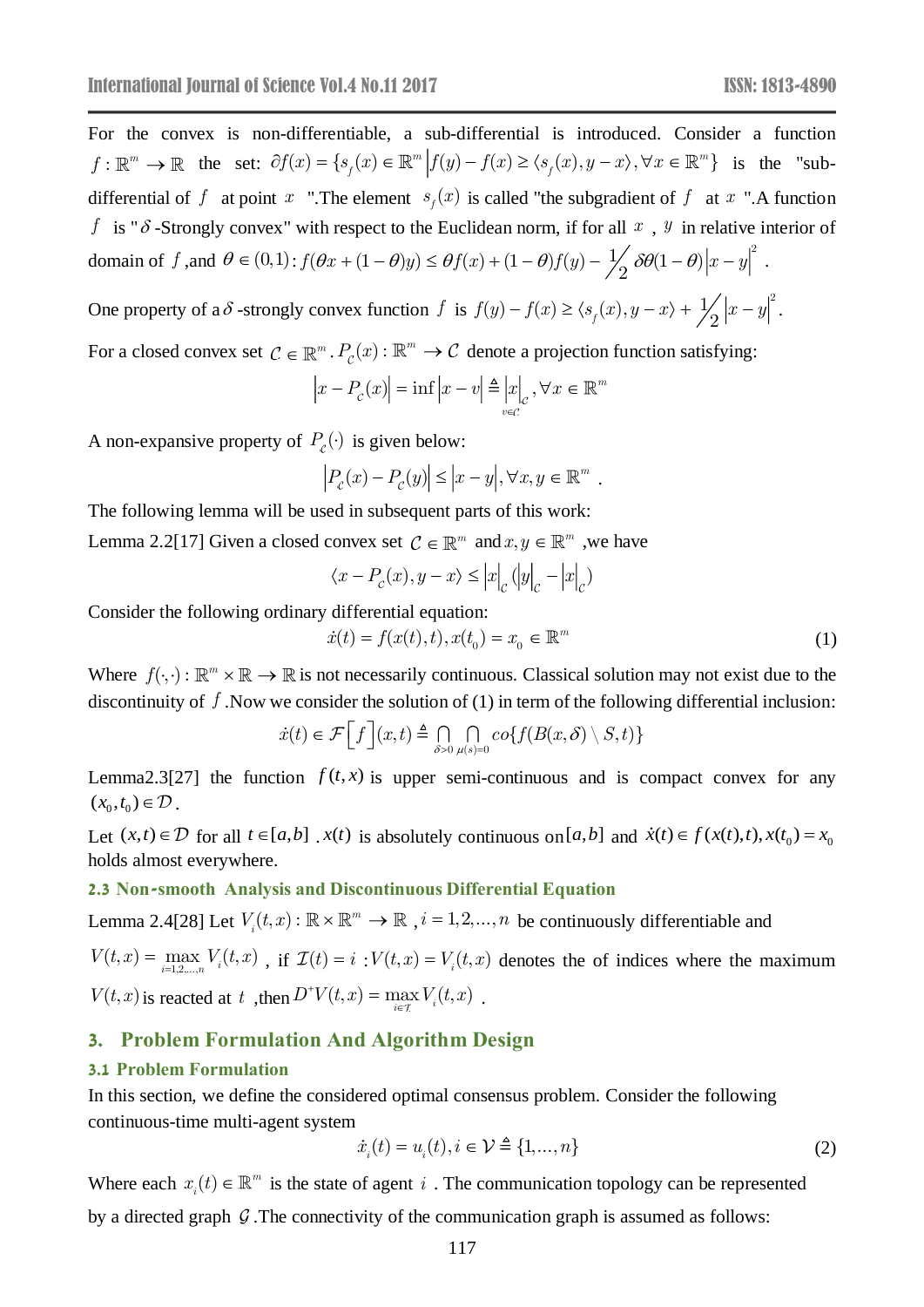assumption 3.1 The Graph is balanced and contains a spanning tree.

Each agent *i* is assigned with a cost function  $f_i : \mathbb{R}^m$  $f_i: \mathbb{R}^m \to \mathbb{R}$ ,  $i \in \mathcal{V}$  . The local cost

is represented by  $f_i(x_i)$  which is only known to agent i. The objective is that as  $t \to \infty$ 

the states of all agents approach a global minimum point of the function  $F(x) = \sum_{i \in \mathcal{R}} f_i(x)$  within constrain set  $\mathcal{X} \subset \mathbb{R}^m$  by designing  $u_i(t)$  based on local information, i.e.

$$
\limsup_{t \to \infty} \left| x_i(t) \right|_{\mathcal{X}^*} = 0, \forall i \in \mathcal{V} \tag{3}
$$

Where  $\mathcal{X}^* = \{v \in \mathcal{X} : \arg\min F(v)\}\$ is the optimal set. To facilitate our subsequent analysis, the following assumptions are imposed:

assumption 3.2 The constraint set X is a closed convex set.

assumption 3.3 Each  $f_i$  is  $\delta$  -strongly convex.

As a consequence of Assumption 2 and 3, the global optimal set  $\mathcal X$  is a singleton, which is denoted as  $x^*$ .

#### **3.2 Algorithm Design**

We propose the following algorithm:

$$
u_i(t) = -\alpha(t)s_i(x_i(t_k^i)) + \beta(P_{\chi}(x_i(t_k^i)) - x_i(t_k^i)) + \gamma \sum_{j \in \mathcal{V}} a_{i,j}((t_k^j) - (t_k^i)), t \in [t_k^i, t_{k+1}^i).
$$
\n(4)

Where  $s_i(x_i(t))$  is a subgradient of  $f_i$  at  $x_i$  and  $\alpha(t)$  is a positive gain function of time  $t \cdot \beta$  and  $\gamma$  are positive gainon the projection and averaging terms, respectively.  $\{(t_k^i), k = 1, 2 \cdots\}$  $t_k^i$ ,  $k = 1, 2 \cdots$ } are triggered time instants for agent *i* to broadcast its state

information. Boradcasting only happens when  $T_i(t) \leq 0$  with  $T_i(t)$  the triggered function of agent *i* to be designed. We use  $t_k^i$  $t<sub>k</sub><sup>t</sup>$  to indicate the last triggered time of agent *i* at time instant *t*, i.e.  $t_k^i = \max_{\tau} \{ \tau \le t : T_i(\tau) \le 0 \}$ . The corresponding Laplacian matrix is denoted as  $\mathcal L$ . Without loss of generality, we assume that  $d = \max_i d_{in} \leq 1$ . Otherwise, we can rescale  $\gamma$  and  $a_{i,j}$  to make this hold.

For each agent *i* in system, we choose trigger function of the form:

$$
T_i(t) = \theta(t)\alpha(t) - |e_i(t)|_{\infty}, e_i(t) = x_i(t_k) - x_i(t).
$$
\n(5)

where  $\theta(t)$  is a uniformly bounded positive continuous function. Note that agent *i* broadcast its state information only when  $|e_i(t)|_{\infty}$  goes beyond the time-varying threshold  $\theta(t)\alpha(t)$ . We impose the following assumption: the function  $\theta(t)$  is differential and  $\lim_{t\to\infty} \theta(t) = 0$ .

 $\alpha(t)$  is continuously differentiable and satisfies the following conditions:

$$
\int_0^{+\infty} \alpha(t), \ \lim_{t \to \infty} \alpha(t) = 0, \alpha(t) = o(\alpha(t)). \tag{6}
$$

### **3.3 Convergence Analysis Results**

In this section,we should analyze the convergence of the proposed algorithm.Note that due the subgradient being discontinuous and the fact that the neighbours' information may jump at triggering time instants, the following inclusion should be considered:

$$
u_i(t) \in \mathcal{F}[-\alpha(t)s_i(x_i(t_k^i)) + \beta(P_{\chi}(x_i(t_k^i)) - x_i(t_k^i)) + \gamma \sum_{j \in \mathcal{V}} a_{i,j}((t_k^j) - (t_k^i))]
$$
(7)

Substituting into and considering yield that:

$$
\dot{x}_i(t) \in \mathcal{F}[-\alpha(t)s_i(x_i(t_k^i)) + \beta(P_{\chi}(x_i(t_k^i)) - x_i(t_k^i)) + \gamma \sum_{j \in \mathcal{V}} a_{i,j}((t_k^j) - (t_k^i))]
$$
\n(8)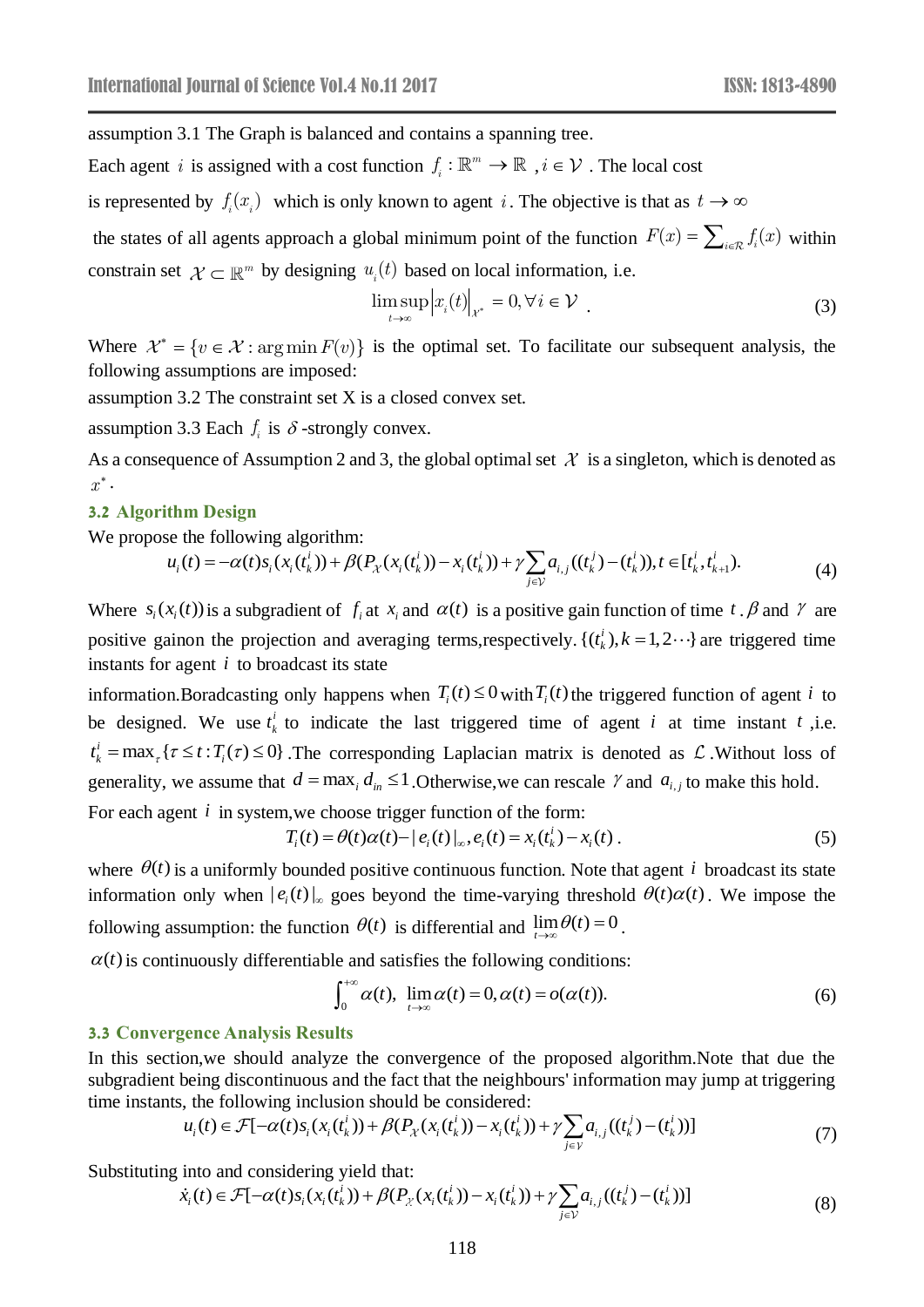We will regard the states  $x_i(t)$  as the Filippov solutions to the above differential inclusions. By assumption, for any  $\epsilon$ , there exists  $t_{\epsilon}$  such that:

$$
\theta(t) \in (0, \varepsilon), \dot{\theta}(t) \in (-\varepsilon, \varepsilon), |\dot{\alpha}(t)\alpha^{-1}(t)| \leq \varepsilon, \forall t \geq t_{\varepsilon}.
$$
\n
$$
(9)
$$

Before giving the convergence analysis of proposed algorithm,The following preliminary results are introduced. Proposition 4.1 establishes boundedness of the states and Proposition 4.2 shows asymptotic convergence of states of agents to a agreement which lies in constraint set  $\mathcal{X}$ .

Proposition 4.1. We apply (4) to multi-agent system(2),and the communication among the agents is triggered based on trigger function (5). We can obtain The states of all agents are uniformed bounded.

Proof: Consider  $d_i(t) = max_{i \in \mathcal{V}} d_i(t)$  with  $d_i(t) = |x_i(t)|^2$ ,  $y \in \mathcal{X}$  and  $\mathcal{I}(t) = \{i \in \mathcal{V} : q_i(t) = q(t)\}\$ . Thus represents the set of indices of agents whose states are farthest from *y* . According to Lemma 1 , for all  $i \in \mathcal{I}$  and  $j \in \mathcal{V}$ .

According to Assumption,  $f_i$  is strongly convex and there exists  $r_i > 0$  such that  $f_i(x) > f_i(y)$  if

$$
|x-y| \ge r_i, \text{ in light of } \langle x-y, s_i(x) \rangle \ge f_i(x) - f_i(y) + \frac{\delta}{2} |x-y|^2, \text{ we can find } \langle x-y, s_i(x) \rangle >
$$

$$
\frac{\delta}{2} |x - y|^2
$$
. Then  $r$  can be selected as  $r = \max_{i \in \mathcal{V}} r_i$ .  
\n
$$
d(t) = 2\langle x_i(t) - y, -\alpha(t)s_i(x_i(t_k^i)) + \beta(P_{\chi}(x_i(t_k^i)) - x_i(t_k^i)) + \gamma \sum_{j \in \mathcal{V}} a_{i,j}((t_k^j) - (t_k^i)) \rangle
$$
\n(10)

Then from (10), if  $d(t) \ge r$ , according to lemma 2 and lemma 3, we have

$$
d(t) = 2\langle x_i(t) - y, -\alpha(t)(s_i(x_i(t_k)) - s_i(x_i(t))) - \alpha(t)s_i(x_i(t))
$$
  
+  $\beta(P_{\chi}(x_i(t_k)) - P_{\chi}(x_i(t)) + P_{\chi}(x_i(t)) - x_i(t) + x_i(t) - x_i(t_k))$   
+  $\gamma \sum_{j \in \mathcal{V}} a_{i,j}(x_j(t) - x_i(t) + e_j(t) - e_i(t))$  (11)

Because subgradient  $s_i(x)$  is bounded, so there exists a positive constant L,  $|s_i(x_i(t_k)) - s_i(x_i(t))|$ ,  $\leq L |x_i(t_k^i) - x_i(t)|$ , and in light of lemma,

$$
|P_{\chi}(x_i(t_k^i)) - P_{\chi}(x_i(t))| \le |x_i(t_k^i) - x_i(t)| \le \sqrt{m} |e_i(t)|_{\infty} \le \sqrt{m}\theta(t)\alpha(t)
$$
  

$$
\langle x_i(t) - y, P_{\chi}(x_i(t)) - x_i(t) \rangle \le -|x_i|_{\chi}^2
$$

then we get

$$
d(t) \leq -\alpha(t)d(t) + 2\sqrt{d(t)}\alpha(t)L |e_i(t)|
$$
  
+4 $\beta\sqrt{m}\theta(t)\alpha(t)\sqrt{d(t)} + \langle x_i(t) - y, \gamma \sum_{j \in \mathcal{V}} a_{i,j}(e_j(t) - e_i(t)) \rangle$   

$$
\leq -\delta\alpha(t)d(t) + 2\alpha(t)L\theta(t)\sqrt{md(t)}
$$
 (12)

and then, we show that:

$$
\limsup_{t \to \infty} d(t) \le \max \{ d(0), \frac{2\alpha(t_k^i)L\varepsilon \sqrt{m} + 4(\beta + \gamma)\varepsilon \alpha(t)\sqrt{m}}{\delta \alpha(t_k^i)} \}
$$
(13)

where  $\varepsilon$ ,  $t_{\varepsilon}$  are defined in (9).

Suppose  $d(t) \ge \max{\{\overline{d}, \left( \frac{2\alpha(t_k')L\varepsilon\sqrt{m} + 4(\beta + \gamma)\varepsilon\alpha(t)\sqrt{m}}{\sigma(\overline{d})}\right)^2\} }$  $(t_{\scriptscriptstyle k}^{\scriptscriptstyle l})$  $\frac{\alpha(t'_{k})L\varepsilon\sqrt{m+4(\beta+\gamma)\varepsilon\alpha(t)}\sqrt{m}}{\delta\alpha(t'_{i})}+\varepsilon$  $\geq$  max $\{\bar{d}\cdot\left(\frac{2\alpha(t_k)L\varepsilon\sqrt{m+4(\beta+\gamma)\varepsilon\alpha(t)\sqrt{m}}}{2}\right)^{2}$ *i k i k*  $d(t) \ge \max{\lbrace \overline{d}, \frac{2\alpha(t_k^t) L \varepsilon \sqrt{m} + 4(\beta + \gamma) \varepsilon \alpha(t) \sqrt{m} \rbrace}$  $t^i(t)$   $(t, \infty)$  +  $\epsilon$ <sup>2</sup> for  $t \in (t_{\epsilon}, \infty)$ , where  $\overline{d}$  is a positive constant.According to (11), we have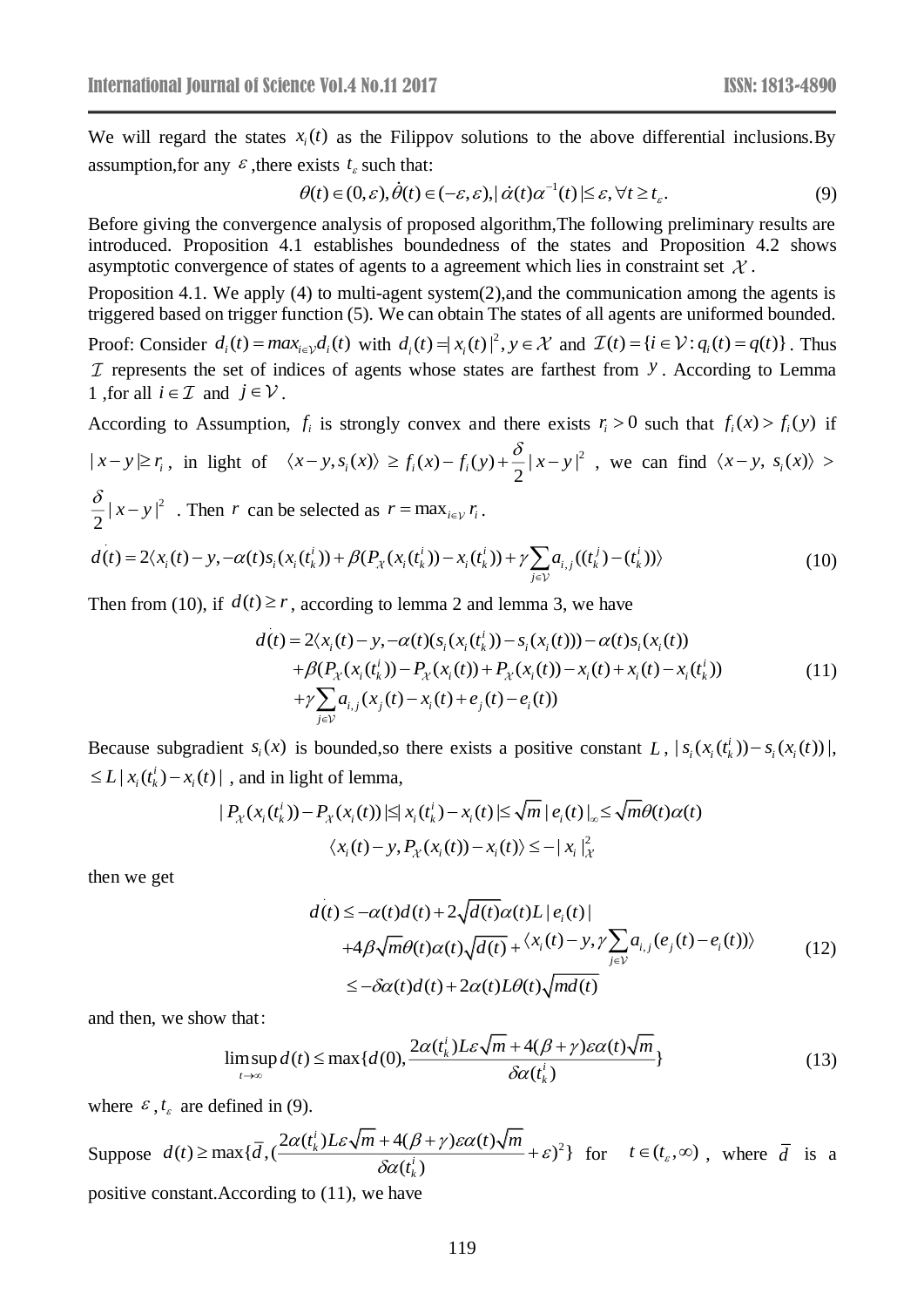$\circ$ which show that  $d(t)$  would asymptotically convergence to 0. The arbitrariness of  $\epsilon$ .

From Proposition 4.1, we know that there exists such that  $\max_{i\in\mathcal{V}} \sup_{t\in\mathbb{R}^+} |x_i(t)| \leq q$ . Then, we can define  $\overline{s} = \max_i \in \mathcal{V}\{|s_i(v)|_{\infty}: s_i \in \partial f_i, |v| \leq q\}$  and note that  $sup_{t \in \mathbb{R}^+} \leq \overline{s} < +\infty$ .

Proposition 4.2. Consider multi-agent system (2) with  $u_i$  given in (4). Under Assumption 3.1-3.3, then  $\forall i, j$ 

$$
\limsup_{t \to \infty} \frac{|x_i(t)|_{\mathcal{X}}}{\alpha(t)} \le C_1,\tag{14}
$$

$$
\limsup_{t \to \infty} \frac{|x_i(t) - x_j(t)|}{\alpha(t)} \le C_2, \tag{15}
$$

Where  $C_1$  $\alpha$  $=$   $\frac{}{ \beta}$  $C_1 = \frac{\alpha s}{\beta}$ ,  $C_2$ 2  $2\sqrt{n}\bar{s}(1+\bar{\alpha})$  $\mathcal{V}\lambda_2$  $C_2 = \frac{2\sqrt{n\bar{s}(1+\bar{\alpha})}}{n}$ .

Proof: To measure the distance of the states to  $\mathcal{X}$ , we introduce  $h(t) = \max_{i \in \mathcal{V}} |x_i(t)|^2_{\mathcal{X}}$  and

 $(t) = {i \in V : |x_i(t)|^2 \neq h(t)}$ , where  $\mathcal{I}(t)$  is the set of indices of agent whose states are farthest from the constraint set  $\mathcal X$  at time  $t$ . Convergence to constraint set  $\mathcal X$  is equivalent to the requirement →∞ *t*

d(t) ≤ 0  
\nwhich show that d(t) would asymptotically convergence to 0. The arbitrariness of δ.  
\nFrom Proposition 4.1, we know that there exists such that 
$$
\max_{i \in \mathcal{V}} \sup_{x \in \mathcal{K}} |x_i(t)| \leq q
$$
. Then, we can define  $\overline{s} = \max_i \in \mathcal{V}\{ |s_i(v)|_c; s_i \in \partial_{i+1} \cup \mathcal{K} q \}$  and note that  $\sup_{t \in \mathcal{K} \cup \mathcal{K} \cup \mathcal{K} \cup \mathcal{K} \cup \mathcal{K} \cup \mathcal{K} \cup \mathcal{K} \cup \mathcal{K} \cup \mathcal{K} \cup \mathcal{K} \cup \mathcal{K} \cup \mathcal{K} \cup \mathcal{K} \cup \mathcal{K} \cup \mathcal{K} \cup \mathcal{K} \cup \mathcal{K} \cup \mathcal{K} \cup \mathcal{K} \cup \mathcal{K} \cup \mathcal{K} \cup \mathcal{K} \cup \mathcal{K} \cup \mathcal{K} \cup \mathcal{K} \cup \mathcal{K} \cup \mathcal{K} \cup \mathcal{K} \cup \mathcal{K} \cup \mathcal{K} \cup \mathcal{K} \cup \mathcal{K} \cup \mathcal{K} \cup \mathcal{K} \cup \mathcal{K} \cup \mathcal{K} \cup \mathcal{K} \cup \mathcal{K} \cup \mathcal{K} \cup \mathcal{K} \cup \mathcal{K} \cup \mathcal{K} \cup \mathcal{K} \cup \mathcal{K} \cup \mathcal{K} \cup \mathcal{K} \cup \mathcal{K} \cup \mathcal{K} \cup \mathcal{K} \cup \mathcal{K} \cup \mathcal{K} \cup \mathcal{K} \cup \mathcal{K} \cup \mathcal{K} \cup \mathcal{K} \cup \mathcal{K} \cup \mathcal{K} \cup \mathcal{K} \cup \mathcal{K} \cup \mathcal{K} \cup \mathcal{K} \cup \mathcal{K} \cup \mathcal{K} \cup \mathcal{K} \cup \mathcal{K} \cup \mathcal{K} \cup \mathcal{K} \cup \mathcal{K} \cup \mathcal{K} \cup \mathcal{K} \cup \mathcal{K} \cup \mathcal{K} \cup \mathcal{K} \cup \mathcal{K} \cup \mathcal{K} \cup \mathcal{K} \cup \$ 

According to non-expansion of projection and lemma 2.2 we can obtain:

$$
|P_{\chi}(x_i(t_k^i)) - P_{\chi}(x_i(t))| \leq |x_i(t_k^i) - x_i(t)| \leq \sqrt{m} |e_i(t)|_{\infty} \leq \sqrt{m}\theta(t)\alpha(t)
$$
  

$$
h(t) \leq 2\langle x_i(t) - P_{\chi}(x_i(t^-))\rangle - \alpha(t)s_i(x_i(t_k^i))\rangle - 2\beta h(t) + 4\beta\sqrt{m}\theta(t)\alpha(t)\sqrt{h(t)} + 4\gamma\sqrt{m}\theta(t)\alpha(t)\sqrt{h(t)}
$$
(17)

Due to the property of 
$$
\theta(t)
$$
 and  $\alpha(t)$ , there exists  $\theta(t)\alpha(t) \leq \varepsilon$  when  $t \in (t_{\varepsilon}, \infty)$   
\n
$$
\dot{h}(t) \leq -2\beta h(t) + 2\alpha(t)\overline{s}\sqrt{h(t)} + 4\beta\sqrt{m\varepsilon}\alpha(t)\sqrt{h(t)} + 4\gamma\sqrt{m\varepsilon}\alpha(t)\sqrt{h(t)}
$$
\n(18)

We make  $h(t) = \frac{1}{\sqrt{2}}$  $\hat{h}(t) \triangleq \frac{h(t)}{2}$  $\alpha^2(t)$  $\hat{h}(t) \triangleq \frac{h(t)}{h(t)}$  $\frac{y}{t}$ ,

then.

$$
\dot{\hat{h}}(t) = \frac{h(t)}{\alpha^2(t)} - 2\frac{\dot{\alpha}(t)}{\alpha^3(t)}h(t)
$$
  

$$
\leq (-2\beta - 2\frac{\dot{\alpha}(t)}{\alpha(t)})\hat{h}(t) + (4(\beta + \gamma)\sqrt{m}\theta(t) + 2\overline{s})\sqrt{\hat{h}(t)}
$$
(19)

Since the above inequality holds for any  $\varepsilon \in \mathbb{R}^+$ , we consider  $\varepsilon \in (0, \beta)$ . We consider the following ordinary differential equation

$$
\dot{\hat{h}}(t) = (-2\beta - 2\varepsilon)\hat{h}(t) + (4(\beta + \gamma)\sqrt{m\varepsilon} + 2\overline{\alpha}\overline{s})\sqrt{\hat{h}(t)}
$$

with initial equation  $\hat{h}(t_{\varepsilon})$ , we can obtain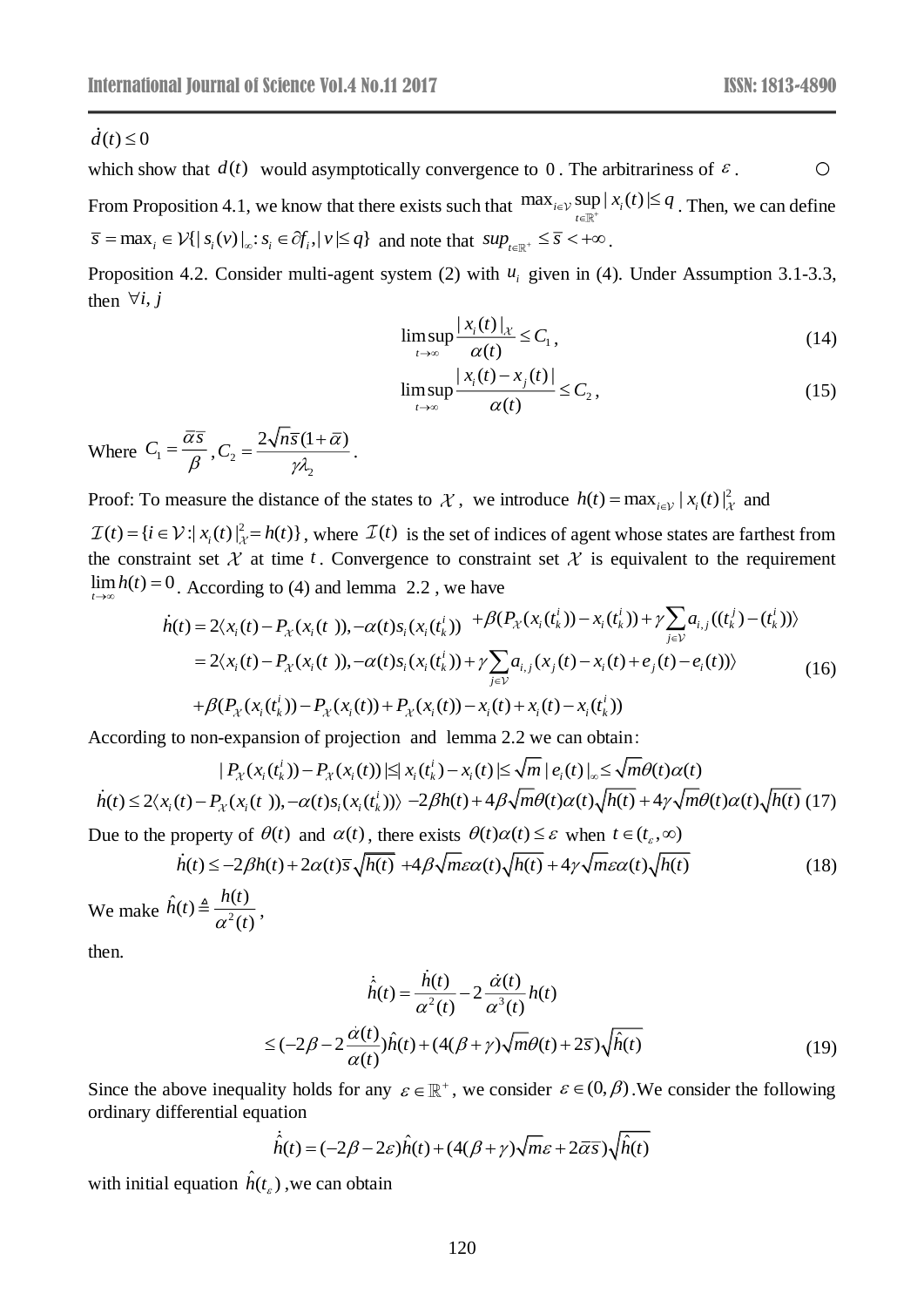ional Journal of Science Vol.4 No.11 2017  
\n
$$
\hat{h}(t) = \left[\frac{2\sqrt{m}(\beta + \gamma)\varepsilon + bar\alpha\overline{s}}{\beta - \varepsilon} + e^{-(\beta - \varepsilon(t - t_{\varepsilon}))} \times (\sqrt{\hat{h}(t_{\varepsilon})} - \frac{2\sqrt{m}(\beta + \gamma)\varepsilon + bar\alpha\overline{s}}{\beta - \varepsilon})\right]^2
$$
\n(20)

and that  $\lim \hat{h}(t) = \left[\frac{2\sqrt{m(\beta + \gamma)\varepsilon + b a r a s}}{2}\right]^{2}$  $\rightarrow \infty$   $\beta$  $\lim_{t\to\infty} \hat{h}(t) = \left[\frac{2\sqrt{m(\beta+\gamma)\varepsilon} + bar\alpha s}{\beta}\right]^2$ , which implies (14) by the arbitrariness of  $\varepsilon$ .

Next we would prove (15), for Laplacian matrix  $\mathcal L$  of communication graph  $\mathcal G$ , there exists a standard orthogonal matrix  $\Psi = [\frac{n}{\sqrt{M}}, \psi]$ *N* **1** such that  $\Psi'\mathcal{L}\Psi = diag(0, \mathcal{L}_1)$ .

Define  $\hat{X}(t) \triangleq (\psi \otimes I_m)X(t), X(t) = [x_1' \cdots x_n']$ . Then from (8) we have:

$$
\dot{X}(t) = -\gamma (\mathcal{L} \otimes I_m) X(t) + v(t)
$$

And

$$
\dot{\hat{X}}(t) = -\gamma (\mathcal{L}_1 \otimes I_m) \hat{X}(t) + (\psi \otimes I_m) v(t)
$$
\n
$$
\in -\gamma (\mathcal{L}_1 \otimes I_m) \hat{X}(t) + (\psi \otimes I_m) \mathcal{F}[v(t)] \tag{21}
$$

Where

$$
v(t) \triangleq -\alpha(t)[s_1'(x_1)\cdots s_n'(x_1)]' + \beta[P_{\chi}(x_1(t_k^i)) - x_1'(t_k^i)\cdots P_{\chi}(x_n(t_k^i)) - x_n'(t_k^i)]' + \gamma(\mathcal{L}\otimes I_m)[e_1'\cdots e_n']
$$
  
due to the conclusion (14), such  $|P_{\chi}(x_i(t_k^i)) - x_i(t_k^i)| \leq (C_1 + \varepsilon_1)\alpha(t)$ ,

$$
|v(t)| \leq \alpha(t)\sqrt{n\overline{s}} + \alpha(t)\beta\sqrt{n}(C_1 + \varepsilon_1) + \alpha(t)\gamma\sqrt{mn}\lambda_n^m\varepsilon.
$$

 $\hat{f}_1(t) = \frac{1}{2} \frac{\sqrt{m(p + \gamma) \epsilon + \text{bar} \alpha s}}{\beta - \epsilon} + \frac{e^{-(\beta - \epsilon(\tau - \epsilon))} \times 1}{\beta}$ <br>  $\lim_{t \to \infty} \hat{h}(t) = \frac{2 \sqrt{m(\beta + \gamma) \epsilon + \text{bar} \alpha s}}{\beta} \hat{f}$ , which<br>  $\Rightarrow$  would prove (15), for Laplacian matrix<br>
orthogonal matrix  $\Psi = [\frac{1}{\sqrt{N}}, \psi]$  Define  $(t) \triangleq \frac{\hat{X}(t)}{t}$  $X_{\alpha}(t) \triangleq \frac{X(t)}{\alpha(t)}$ *t* By defining  $W(t) = \langle X_{\alpha}(t), X_{\alpha}(t) \rangle$ , we have  $\overrightarrow{X}$  $\left(\frac{\dot{\alpha}(t)}{\dot{\alpha}}+\gamma\mathcal{L}_1\otimes I_m\right)X_{\alpha}(t)+\frac{1}{\dot{\alpha}}(\psi)\dot{\otimes}I_m\mathcal{F}[\nu(t)]$  $\alpha(t)$  (*a* )  $\alpha(t)$  (*a* ) (*a* ) (*a*(*t*)  $\frac{\alpha(t)}{\alpha(t)} + \gamma \mathcal{L}_1 \otimes I_m) X_\alpha(t) + \frac{1}{\alpha(t)} (\psi$  $\epsilon = -\frac{(\omega \cdot \omega)}{\omega} + \gamma \mathcal{L}_1 \otimes I_m X_\alpha(t) + \frac{1}{\omega \cdot \omega} (\psi)' \otimes I_m$  $X_{\infty} \in -(\frac{\alpha(t)}{t} + \gamma \mathcal{L}_{\infty} \otimes I_{\infty})X_{\infty}(t) + \frac{1}{t} (\psi')' \otimes I_{\infty} \mathcal{F}[\psi(t)]$ *t*  $\alpha(t)$  $\mathcal{L}(t) = 2\langle X_{\alpha}, X_{\alpha}\rangle \in 2\langle X_{\alpha}(t), -(\frac{\dot{\alpha}(t)}{\langle \alpha \rangle} + \gamma \mathcal{L}_{1} \otimes I_{m}) X_{\alpha}(t) + \frac{1}{\langle \alpha \rangle}(\psi')' \otimes I_{m} \mathcal{F}[\psi(t)]$  $\alpha$ ,  $\alpha$ ,  $\alpha$ ,  $\alpha$  (*t*)  $\alpha$  (*t*)  $\alpha$  (*t*)  $\alpha$  (*t*)  $\dot{W}(t) = 2\langle X_{\alpha}, X_{\alpha}\rangle \in 2\langle X_{\alpha}(t), -(\frac{\alpha(t)}{\alpha(t)} + \gamma \mathcal{L}_1 \otimes I_{\alpha}) X_{\alpha}(t) + \frac{1}{\alpha(t)}(\psi)' \otimes I_{\alpha} \mathcal{F}[v(t)]\rangle$ *t* t  $\alpha(t$ 2 1  $(0, 1)$  1  $2 \sqrt{100}$  1  $\sqrt{201}$  1  $\sigma_1$  $(2(\gamma \lambda_1 + \frac{\dot{\alpha}(t)}{\sigma}))W(t) + 2\sqrt{n}(\overline{s} + \beta(C_1 + \varepsilon_1) + \gamma \lambda_n^m \sqrt{m}(\hat{\theta}(t) + \varepsilon))\sqrt{W(t)}$  $(t)$  $(\gamma \lambda_2 + \frac{\alpha(t)}{\alpha(t)})W(t) + 2\sqrt{n}(\overline{s} + \beta(C_1 + \varepsilon_1) + \gamma \lambda_n^m \sqrt{m}(\hat{\theta}(t) + \varepsilon_1))$  $\leq$   $-2(\gamma \lambda_2 + \frac{\alpha(t)}{\alpha})W(t) + 2\sqrt{n}(\bar{s} + \beta(C_1 + \varepsilon_1) + \gamma \lambda_n^m \sqrt{m}(\hat{\theta}(t) + \varepsilon))\sqrt{W(t)}$ *t*

In light of the proof of (14),we can obtain

$$
\limsup_{t \to \infty} W(t) \le n \left( \frac{\overline{s} + \beta C_1 + \gamma \lambda_n^m \sqrt{m \hat{\theta}}}{\gamma \lambda_2} \right)^2, \tag{22}
$$

where  $\lambda_2$ ,  $\lambda_n$  is the smallest and biggest eigenvalue of  $\frac{\lambda_1 + \lambda_2}{\lambda_2 + \lambda_3}$ 2  $+\mathcal{L}'_1$ , respectively. Let  $I_{i,j} \in \mathbb{R}^n$  be the vector with  $i$ -th and  $j$ -th components being 1 and  $-1$  respectively and the other components being vector with *i*-th and *j*-th components being 1 and -1 respectively and the other components being<br>zero. We find that  $x_i(t) - x_j(t) = (I'_i, j\psi \otimes I_m) \hat{X}(t)$ .  $|x_i(t) - x_j(t)| \le \sqrt{2}|X_{\alpha}(t)| \le \sqrt{2W(t)}\alpha(t)$ ,  $, \forall t \geq t_{\epsilon_1}$  so we obtain 2  $\limsup \frac{|x_i(t) - x_j(t)|}{\leq 2\sqrt{n} \overline{s}(1+\overline{\alpha})}$  $\limsup_{t\to\infty} \frac{1}{\alpha(t)}$ i (  $\alpha$  $\rightarrow \infty$   $\alpha(t)$   $\gamma \lambda$ ,  $\frac{1}{i}(l) - x_j(l)$   $\leq \frac{2\sqrt{n}s(l+1)}{s}$ *t*  $x_i(t) - x_i(t)$   $2\sqrt{n\overline{s}}$  $\frac{f(x)}{f} \leq \frac{2 \sqrt{n} s (1 + \alpha)}{\gamma \lambda}.$ 

From Proposition 4.2, we know that there exists  $t_{\epsilon_1} \in [t_{\epsilon}, \infty)$  such that  $\forall i, j \in \mathcal{V}, \forall t \ge t_{\epsilon_1}$ , where  $\epsilon$  and  $t_{\varepsilon}$  are defined in (9). We will next show that all the states of agents converge to a bounded region of optimum point.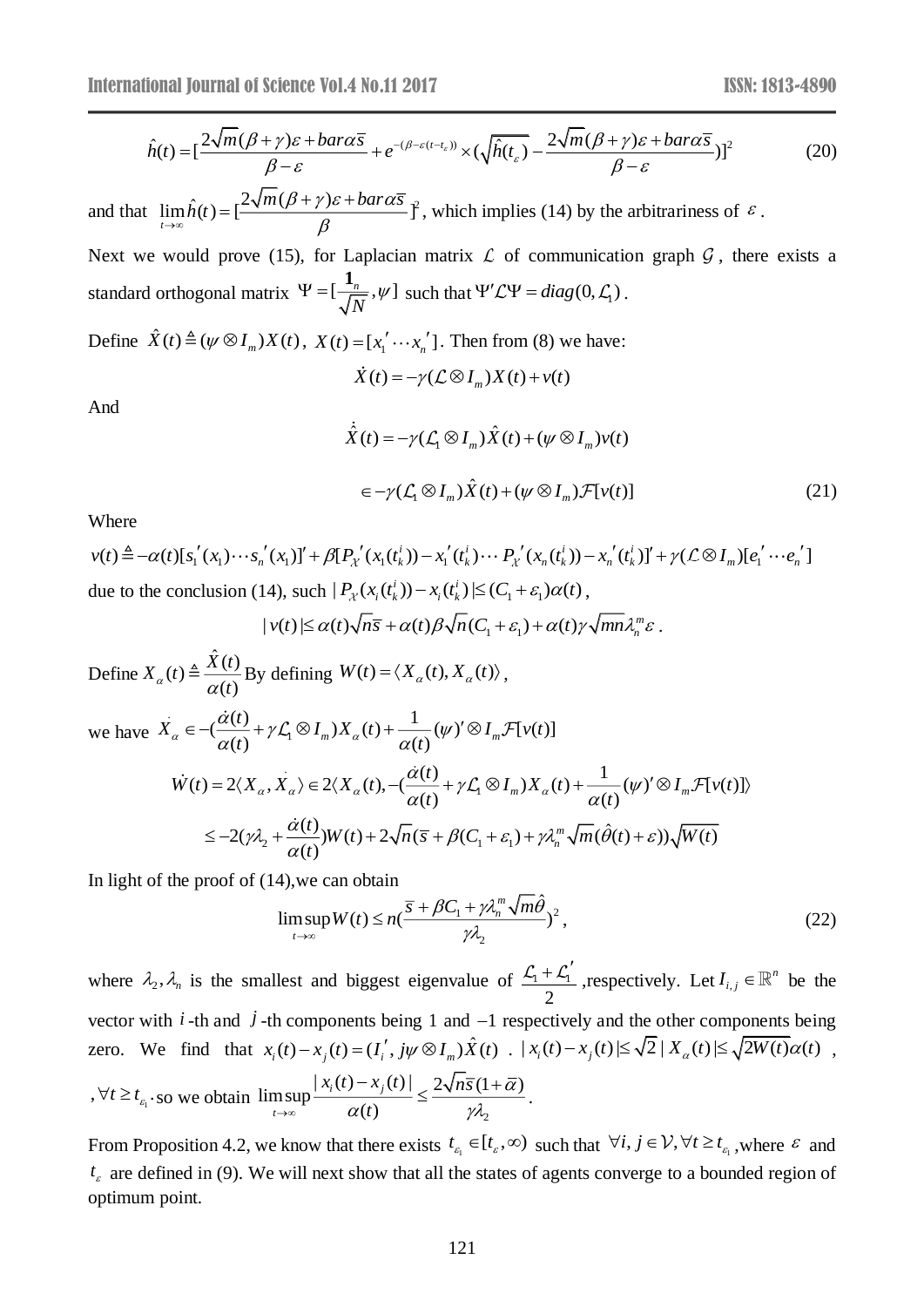Theorem 1. Consider system (9) with  $u_i(t)$  given in (4). Under the same condition as in Proposition 4.2, (3) is achieved.

Proof: Denote  $V_i(t) = |x_i(t) - x^*|^2$ , and  $V(t) = \sum_{i \in \mathcal{V}} V_i(t)$ . Then we have

$$
\dot{V}_i(t) = 2\langle x_i(t) - x^*, -\alpha(t)s_i(x_i(t_k^i)) + \beta(P_{\chi}(x_i(t_k^i)) - x_i(t_k^i)) + \gamma \sum_{j \in \mathcal{V}} a_{i,j}((t_k^j) - (t_k^i)) \rangle
$$
\n
$$
= 2\langle x_i(t) - x^*, -\alpha(t)s_i(x_i(t_k^i)) + \beta(P_{\chi}(x_i(t_k^i)) - P_{\chi}(x_i(t)) + P_{\chi}(x_i(t)) - x_i(t) + x_i(t) - x_i(t_k^i))
$$
\n
$$
+ \gamma \sum_{j \in \mathcal{V}} a_{i,j}((x_i(t_k^i) - x_i(t_k^i))
$$
\n
$$
\dot{V}_i(t) = 2\langle x_i(t) - x^*, -\alpha(t)s_i(x_i(t_k^i)) + \beta(P_{\chi}(x_i(t_k^i)) - P_{\chi}(x_i(t)) + P_{\chi}(x_i(t)) - x_i(t) + x_i(t) - x_i(t_k^i)) \rangle
$$
\n
$$
+ \gamma \sum_{j \in \mathcal{V}} a_{i,j}((x_i(t_k^i) - x_i(t_k^i)) + P_{\chi}(x_i(t)) - x_i(t) + x_i(t) - x_i(t_k^i))
$$

$$
\dot{V}_i(t) = 2\langle x_i(t) - x^*, -\alpha(t)s_i(x_i(t_k^i)) + \beta(P_{\chi}(x_i(t_k^i)) - P_{\chi}(x_i(t)) + P_{\chi}(x_i(t)) - x_i(t) + x_i(t) - x_i(t_k^i) \rangle \n+ \gamma \sum_{j \in \mathcal{V}} a_{i,j}(x_j(t) - x_i(t) + e_j(t) - e_i(t))\rangle
$$

Recalling lemma 2.1 and  $a_{i,j} = a_{j,i}$ , we have

$$
2\sum_{i}\sum_{j}a_{i,j}\langle x_i(t) - x^*, x_j - x_i \rangle
$$
  
\n
$$
\leq 2\sum_{i}\sum_{j}a_{i,j}\sqrt{V_i(t)}(\sqrt{V_j(t)} - \sqrt{V_i(t)})
$$
  
\n
$$
= -\sum_{i}\sum_{j}a_{i,j}(\sqrt{V_j(t)} - \sqrt{V_i(t)})^2 \leq 0
$$

So we can obtain

$$
V_i(t) \le 2\langle x_i(t) - x^*, -\alpha(t)s_i(x_i(t_k^i)) + \beta(P_{\chi}(x_i(t_k^i)) - P_{\chi}(x_i(t)) + P_{\chi}(x_i(t)) - x_i(t) + x_i(t) - x_i(t_k^i))
$$
  
+ 
$$
\gamma \sum_{j \in \mathcal{V}} a_{i,j}(e_j(t) - e_i(t))
$$
  
+ 
$$
|P_{\chi}(x_i(t_k^i)) - P_{\chi}(x_i(t))| \le |x_i(t_k^i) - x_i(t)| \le \sqrt{m} |e_i(t)|_{\infty} \le \sqrt{m}\theta(t)\alpha(t)
$$
  

$$
\langle x_i(t) - x^*, P_{\chi}(x_i(t)) - x_i(t) \rangle \le -|x_i|^2
$$

So we can obtain:

$$
V_i(t) \le 2\langle x_i(t) - x^*, -\alpha(t)s_i(x_i(t_k^i))\rangle + 2\gamma \sqrt{V_i(t)} \sum_{j \in \mathcal{V}} a_{i,j} \cdot 2 \max_{i \in \mathcal{V}} \{|e_i(t)|\} + 4\beta \sqrt{mV_i(t)} \theta(t)\alpha(t)
$$
  

$$
\le 2\langle x_i(t) - x^*, -\alpha(t)s_i(x_i(t_k^i))\rangle + 4\gamma \sqrt{mV_i(t)} \theta(t)\alpha(t) + 4\beta \sqrt{mV_i(t)} \theta(t)\alpha(t)
$$

Next let we deal with the  $\langle x_i(t) - x^*, -\alpha(t)s_i(x_i(t_k^i)) \rangle$ ,

$$
V_i(t)2\langle x_i(t) - x^*, -\alpha(t)s_i(x_i(t_k^i))\rangle + 4\gamma \sqrt{mV_i(t)}\theta(t)\alpha(t) + 4\beta \sqrt{mV_i(t)}\theta(t)\alpha(t)
$$
  
\n
$$
\leq 2\langle x_i(t) - x^*, -\alpha(t)s_i(x_i(t)) - \alpha(t)(s_i(x_i(t_k^i)) - s_i(x_i(t))\rangle + 4(\beta + \gamma)\sqrt{mV_i(t)}\theta(t)\alpha(t)
$$
  
\n
$$
\leq 2\alpha(t)(f_i(x^*) - f_i(x_i(t))) + 2\alpha(t)L|e_i(t)|\sqrt{V_i(t)} + 4(\beta + \gamma)\sqrt{mV_i(t)}\theta(t)\alpha(t)
$$

Where we make use of the property about sub-gradient and  $|s_i(x_i(t_k)) - s_i(x_i(t))| \le L |x_i(t_k) - x_i(t)|$ ,  $= L |e_i(t)|$ , due to boundedness of  $x_i(t)$  and  $s_i(t)$ .

Now, we think the average state  $(t) \triangleq \frac{1}{t} \sum (x_i(t))$  $\sum_{i\in\mathcal{V}}(x_i$  $x(t) \equiv -\sum x_i(t)$  $\frac{1}{n} \sum_{i \in \mathbb{N}} (x_i(t))$ . By recall (14)(15), when  $t \in [t_{\epsilon_1}, \infty)$  we further implies the following inequality: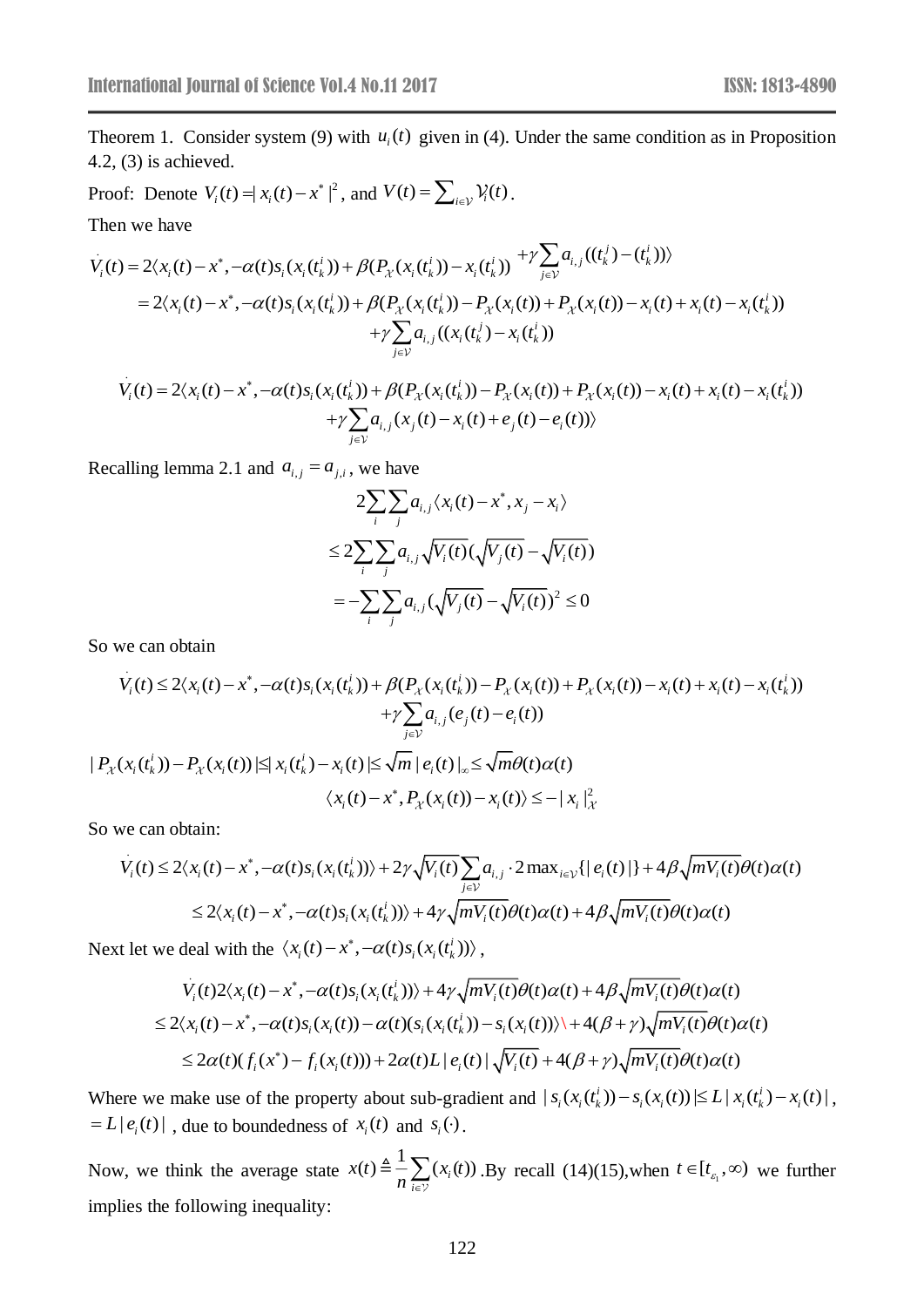$$
f_i(x^*) - f_i(x_i(t)) = f_i(x^*) - f_i(P_{\chi}(\bar{x}) + f_i(P_{\chi}(\bar{x}) - f_i(\bar{x}) + f_i(\bar{x}) - f_i(x)) \le f_i(x^*) - f_i(P_{\chi}(\bar{x})) + \varepsilon
$$
  
Where  $\varepsilon_1 = \bar{s}(C_1 + C_2 + 2\varepsilon)\alpha(t)$ 

On both sides of inequality sum at the same time, and we have

$$
V_i(t) \le 2\alpha(t)(f_i(x^*) - f_i(P_\chi(\overline{x})) + \varepsilon_1) + 2\alpha(t)\theta(t)L\sqrt{mV_i(t)}\alpha(t) + \alpha(t)4\theta(t)(\beta + \gamma)\sqrt{mV_i(t)}\tag{23}
$$

Since  $F$  is  $\delta$ -strongly convex, we have

$$
F(P_{\chi}(\bar{x})) - F(x^*) \ge \frac{\delta}{2} |P_{\chi}(\bar{x}) - x^*|^2. (*)
$$

On the other hand, we have

$$
V(t) = \sum_{i \in V} |(x_i - \overline{x}) + (\overline{x} - P_{\chi}(\overline{x})) + (P_{\chi}(\overline{x}) - x^*)|^2 \le n |P_{\chi}(\overline{x}) - x^*|^2 + \varepsilon_2
$$

Which together with (\*) implies that

$$
F(P_\chi(\overline{x})) - F(x^*) \ge \frac{\delta}{2} \left(\frac{V(t)}{n} - \varepsilon_2\right)
$$
\n(24)

Where  $\varepsilon_2 = 2\overline{q}(C_1 + C_2 + 2\varepsilon)\alpha(t) - (C_1 + C_2 + 2\varepsilon)^2\alpha^2$  $\varepsilon_2 = 2\overline{q}(C_1 + C_2 + 2\varepsilon)\alpha(t) - (C_1 + C_2 + 2\varepsilon)^2\alpha^2(t)$ ,

Combing (23) and (24) yields that  $\forall t \geq t_{\varepsilon_2}$ 

$$
\dot{V}(t) \le 2 \sum_{i \in \mathcal{V}} \alpha(t) (f_i(x^*) - f_i(P_{\chi}(\overline{x}) + \varepsilon_1) + 2 \sum_{i \in \mathcal{V}} \alpha(t) L\theta(t) \alpha(t) \sqrt{mV_i(t)} + \alpha(t) 4\theta(t) (\beta + \gamma) \sqrt{mnV_i(t)}
$$
\n
$$
\le \alpha(t) (-\frac{\delta}{n}V(t) + 2n\varepsilon_1 + \delta\varepsilon_2) + 2\alpha(t) L\theta(t) \alpha(t) \sqrt{mnV(t)} + \alpha(t) 4(\beta + \gamma)\theta(t) \sqrt{mnV(t)}
$$

Where we make use of  $\sum_{i} \sqrt{V_i(t)} \leq \sqrt{nV(t)}$  $\sum_{i\in\mathcal{V}}\sqrt{V_i(t)}\leq$  $V_i(t) \le \sqrt{nV(t)}$ . Finally, so when t becomes sufficiently large, we would discuss following inequation:

$$
\dot{V}(t) \le \alpha(t) \left(-\frac{\delta}{n}V(t) + 2L\varepsilon_3 \sqrt{mnV(t)} + 4(\beta + \gamma)(\hat{\theta} + \varepsilon) \sqrt{mnV(t)} + 2n\varepsilon_1 + \delta \varepsilon_2\right)
$$

And next,

$$
\dot{V}(t) \le \alpha(t) \left(-\frac{\delta}{n}V(t) + 4(\beta + \gamma)(\hat{\theta} + \varepsilon_0)\sqrt{mn}\sqrt{V(t)} + \varepsilon_4\right)
$$

Where  $\varepsilon_0 = \varepsilon + \frac{2\varepsilon_3}{2(\beta + \gamma)}$  $\varepsilon_0 = \varepsilon + \frac{L\varepsilon_3}{2(\beta + \gamma)}$ ┿  $\frac{L\varepsilon_3}{R_1L}$ ,  $\varepsilon_4 = 2n\varepsilon_1 + \delta \varepsilon_2$ 

 $f_1(x) - f_2(x) - f_3(x) - f_3(x) - f_3(x) + f_1(x) - f_3(x) - f_3(x) - f_3(x) - f_3(x) - f_3(x) - f_3(x) - f_3(x) - f_3(x) - f_3(x) - f_3(x) - f_3(x) - f_3(x) - f_3(x) + f_3(x) - f_3(x) + f_3(x) + f_3(x) + f_3(x) + f_3(x) + f_3(x) + f_3(x) + f_3(x) + f_3(x) + f_3(x) + f_3(x) + f_3(x) + f_3(x) + f_3(x) + f_3(x) + f_3(x) + f_3(x$ And analysis  $V(t)$  by above inequality, we would show that liminf  $V(t) \leq V$ , where  $\overline{V} = mn^3(\frac{2(\beta + \gamma)(\theta + \varepsilon_0) + \sqrt{4(\beta + \gamma)^2(\theta + \varepsilon_0)^2}}{2})$  $3/2$   $(1)$   $(0 + 0)$   $(1)$   $(0 + 7)$   $(0 + 0)$   $(1)$   $(0.004)$  $2(\beta+\gamma)(\hat{\theta}+\varepsilon_{0})+\sqrt{4(\beta+\gamma)^{2}(\hat{\theta}+\varepsilon_{0})}$  $\left(\frac{1}{\sqrt{1-\frac{1}{\sqrt{1-\frac{1}{\sqrt{1-\frac{1}{\sqrt{1-\frac{1}{\sqrt{1-\frac{1}{\sqrt{1-\frac{1}{\sqrt{1-\frac{1}{\sqrt{1-\frac{1}{\sqrt{1-\frac{1}{\sqrt{1-\frac{1}{\sqrt{1-\frac{1}{\sqrt{1-\frac{1}{\sqrt{1-\frac{1}{\sqrt{1-\frac{1}{\sqrt{1-\frac{1}{\sqrt{1-\frac{1}{\sqrt{1-\frac{1}{\sqrt{1-\frac{1}{\sqrt{1-\frac{1}{\sqrt{1-\frac{1}{\sqrt{1-\frac{1}{\sqrt{1-\frac{1}{\sqrt{1-\frac{1}{\sqrt{1-\frac$  $(\beta + \gamma)(\theta + \varepsilon_0) + \sqrt{4(\beta + \gamma)^2(\theta + \varepsilon_0)^2 + n\delta\varepsilon}$ δ  $= m n^3 \left( \frac{2(\beta + \gamma)(\theta + \varepsilon_0) + \sqrt{4(\beta + \gamma)^2 (\theta + \varepsilon_0)^2 + 4\beta^2}}{2\beta + \gamma^2}\right)$  $\overline{V} = mn^3 \left( \frac{2(p+p)(b+\varepsilon_0)+\sqrt{4(p+p)}(\varepsilon_0+\varepsilon_0)+n\sigma_{4}}{p^2} \right)^2$ . we assume that liminf  $V(t) \geq \overline{V}$ , which implies the existence of  $\rho > 0$ , and  $\forall t \ge t_\rho$ ,  $V(t) \ge (\sqrt{V(t)} + \rho)^2$ , then from (34) one can obtain that  $\forall t \ge t_{\rho}$ ,  $\dot{V}(t) \le \alpha(t)(-\frac{\delta}{n}\rho^2 - 2\sqrt{4mn^3(\beta + \gamma)^2(\hat{\varepsilon} + \varepsilon_0)^2 + n\delta\varepsilon_4\rho})$ . Since  $\int_0^{\infty} \alpha(t) = \infty$ ,  $V(t)$  will be negative when *t* is sufficiently large, which leads to a contradiction. From the right hand side of (34), we can know the  $V(t)$  never escape  $[0, V(t)]$  which implies that  $\limsup V(t) = n \limsup |x_i - x^*|$ =  $n \limsup |x_i - x^*|$  $V(t) = n \limsup |x_i - x^*|$ .

$$
\limsup V(t) \le \frac{16mn^3(\beta + \gamma)^2 \hat{\theta}^2}{\delta^2}.
$$
 Eventually, we have  $\limsup_{t \to \infty} V(t) = n \limsup_{t \to \infty} |x_i - x^*|$ .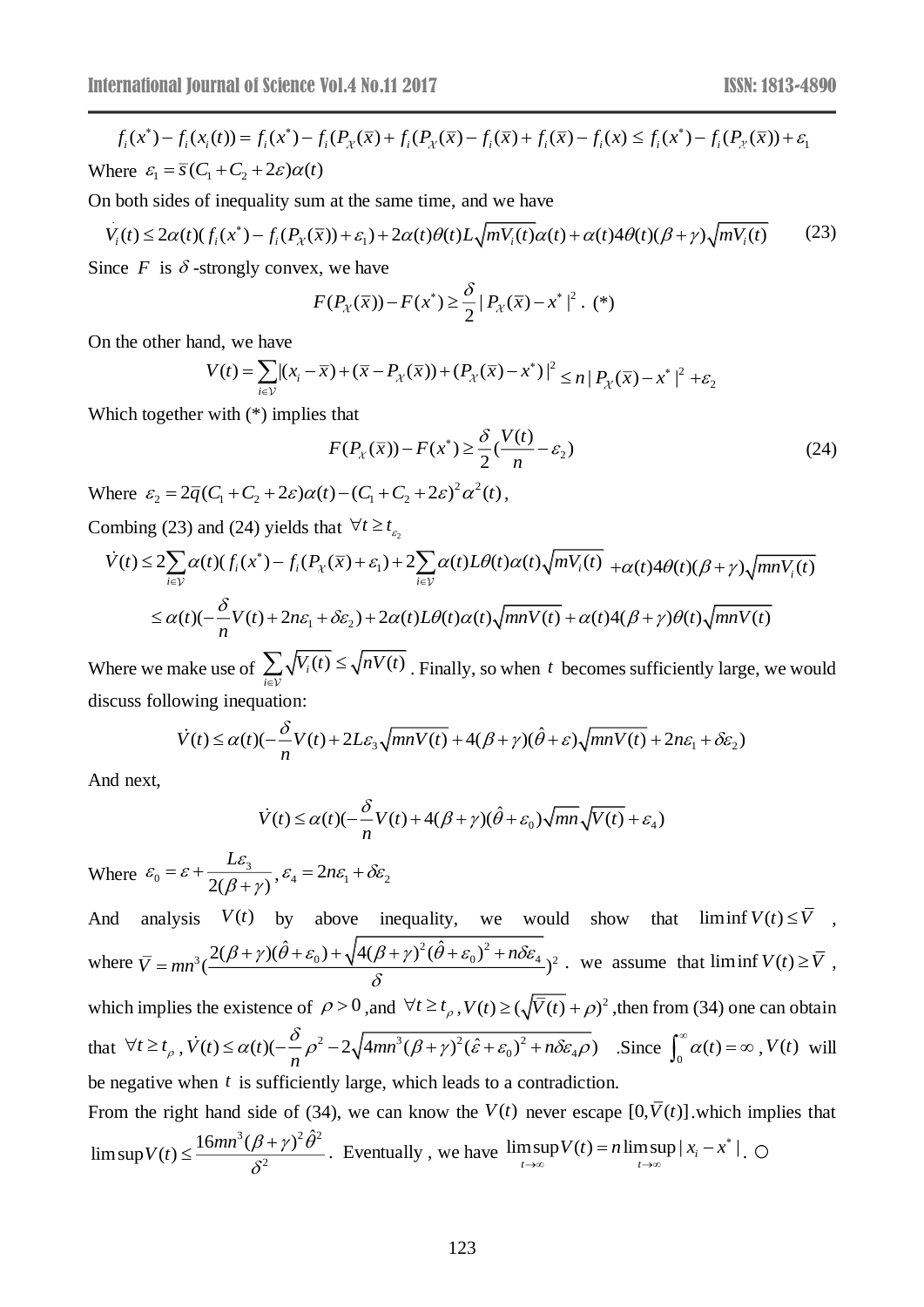## **4. Conclusion**

In this paper, we hope that the controller update is less on the distributed optimization problem through the redesign of the controller on the basis of the article [19]. We would achieve less update by completely sampling the state in the controller. In the new controller algorithm, we prove that the states converge to the constraint set, and the states is gradually consistent , finally ,the global optimal is achieved.

# **References**

- [1] J. Tsitsiklis, D. Bertsekas, and M. Athans, Distributed asynchronous deterministic and stochastic gradient optimization algorithms, IEEE Transactions on Automatic Control, vol. 31, pp. 803C812, 1986.
- [2] A. Nedic and A. Ozdaglar, Distributed subgradient methods for multi-agent optimization, IEEE Transactions on Automatic Control, vol. 54, no. 1, pp. 48C61, 2009. [3] J. C. Duchi, A. Agarwal, and M. J.Wainwright, Dual averaging for distributed optimization: Convergence analysis and network scaling, IEEE Transactions on Automatic Control, vol.57, no. 3, pp. 592C606, Mar. 2012.
- [3] A. Nedic, A. Ozdaglar, and P. A. Parrilo, Constrained consensus and optimization in multi-agentnetworks, IEEE Transactions on Automatic Control, vol. 55, no. 4, pp.922C938, 2010.
- [4] M. Zhu and S. Martnez, On distributed convex optimization under inequality and equality constraints, IEEE Transactions on Automatic Control, vol. 57, no. 1, pp. 151C164, 2012.
- [5] Yuan, D., Xu, S.,Zhao, H.,Rong, L. (2013). Distributed primal-dual stochastic subgradientalgorithms for multi-agent optimization under inequality constraints. International Journal of Robust and Nonlinear Control, 23(16), 1846C1868.
- [6] K. I. Tsianos, S. Lawlor, and M. G. Rabbat, Push-sum distributed dual averaging for convex optimization, in Proc. IEEE Conf. Decision Control, 2012, pp. 5453C5458.
- [7] A. Nedic and A. Olshevsky, Distributed optimization over time-varying directed graphs, IEEE Transactions on Automatic Control, vol. 60, no. 3,pp. 601C615, Mar. 2015.
- [8] D. Kempe, A. Dobra, and J. Gehrke, Gossip-based computation of aggregate information, in Proc. 44th Annu. IEEE Symp. Found. Comp. Sci., Oct. 2003, pp. 482C491.
- [9] F. Benezit, V. Blondel, P. Thiran, J. Tsitsiklis, and M. Vetterli, Weighted gossip: Distributedaveraging using non-doubly stochastic matrices, in Proc. IEEE Int. Symp. Inform. Theory, Jun. 2010, pp. 1753C1757.
- [10]Gharesifard and J. Cortes, Distributed continuous-time convex optimization on weight balanceddigraphs, IEEE Transactions on Automatic Control, vol. 59, no. 3, pp. 781C786,2014.
- [11]Jadbabaie, A., Lin, J., Morse, A. S. (2003). Coordination of groups of mobile autonomous agents using nearest neighbor rules. IEEE Transactions on Automatic Control, 48(6), 988C1001.
- [12]Dimarogonas, D. V., Frazzoli, E., Johansson, K. H. (2012). Distributed event-triggered control for multi-agent systems. IEEE Transactions on Automatic Control, 57(5), 1291C1297.
- [13]G. S. Seyboth, D. V. Dimarogonas, and K. H. Johansson, Event-based broadcasting for multi -agent average consensus, Automatica, vol. 49, no. 1, pp. 245C252, 2013.
- [14]Zhu, W., Jiang, Z., Feng, G. (2014). Event-based consensus of multi-agent systems with general linear models. Automatica, 50(2), 552C558.
- [15]Shi, G., Johansson, K. H., Hong, Y. (2013). Reaching an optimal consensus: Dynamical systems that compute intersections of convex sets. IEEE Transactions on Automatic Control, 58(3), 610C622.
- [16]Z. Qiu, S. Liu, and L. Xie, Distributed constrained optimal control of multi-agent systems, Automatica, vol. 68, pp. 209C215, 2016.
- [17]S.S.Kia, J.Cortes, and S.Martnez, Distributed convex optimization via continuous time coordination algorithms with discrete-time communication, Automatica, vol. 55, pp. 254C264, 2015.